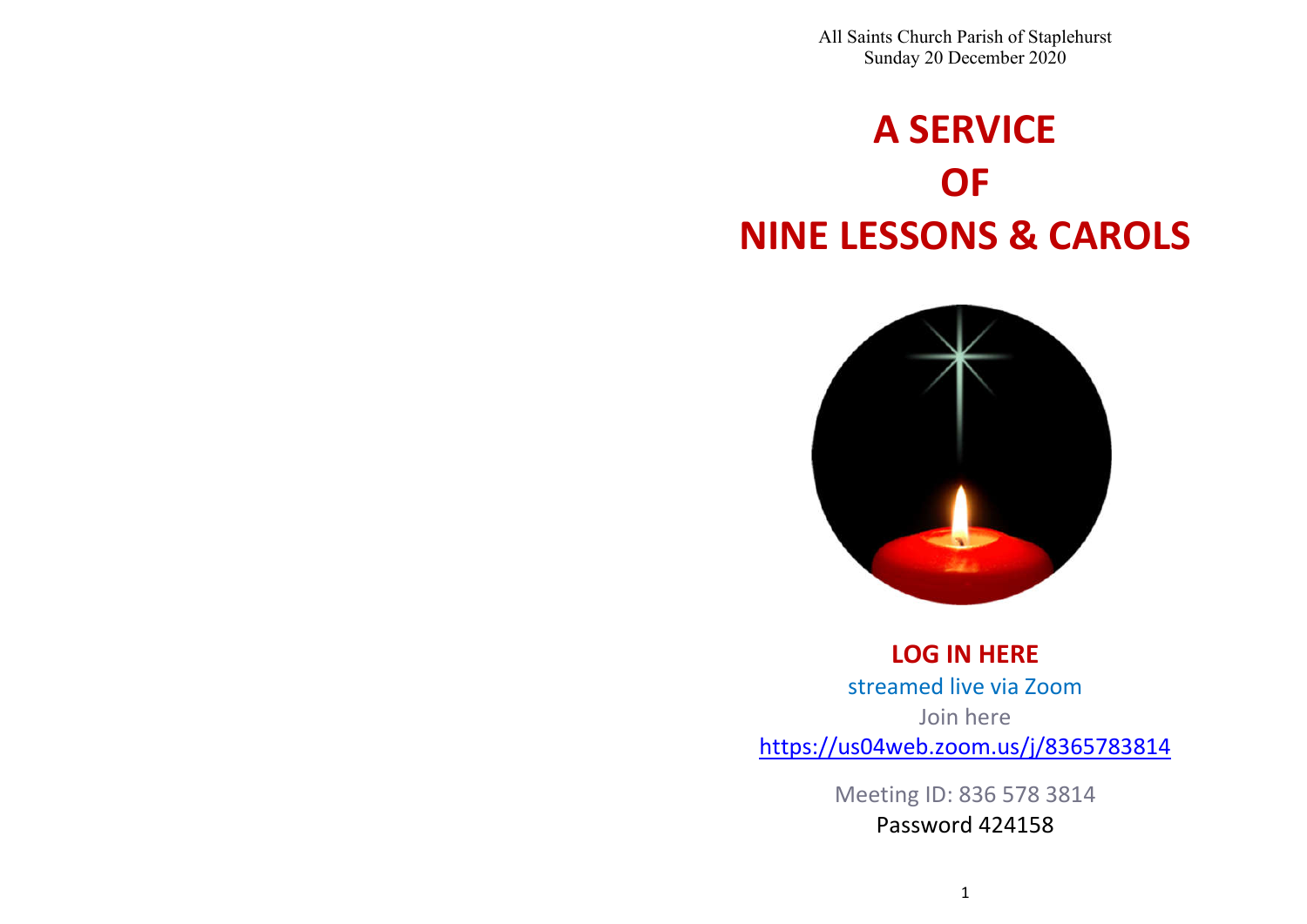# **OPENING CAROL**

# **First verse solo:** Once in royal David's city, stood a lowly cattle shed, where a mother laid her baby in a manger for His bed: Mary was that mother mild, Jesus Christ her little child.

#### **Second verse choir only**

He came down to earth from heaven, who is God and Lord of all, and His shelter was a stable, and His cradle was a stall; with the poor and meek and lowly, lived on earth our Saviour holy.

### **All**

And through all His wondrous childhood, He would honour and obey, love and watch the lowly mother, in whose gentle arms He lay. Christian children all must be, mild, obedient, good as He.

For He is our child-hood's pattern, day by day like us He grew, he was little, weak, and helpless, tears and smiles like us He knew, and He feeleth for our sadness, and He shareth in our gladness.

# **ACKNOWLEDGEMENT**

I would like to thank all who have helped to organise this service. I am very grateful to the Choir, the Readers, the production sound team who have made this service possible

If you would like to join the adult choir, please contact us.

## FOR ANY FURTHER INFORMATION PLEASE CONTACT:

**Rector:** Revd. Silke Tetzlaff 01580 891 258 (Day off ~ Monday)  **Administrator:** Julia Page 01580 891 258

**Parish Office Opening Times per telephone and e-mail only: Tuesday 11.00-13.00 + Wednesday 11.00-13.00.**

Please put correspondence into the Green Office Post box. For notices to be received via e-mail or for your notices to be announced, please email the Parish Office allsaintsstaplehurst@enterprise.net by 10.00am Thursday

#### DONATIONS

**Our Church costs £2400 per week to run.**

www.allsaintsstaplehurst.co.uk If you wish to make a donation to All Saints Church, you can do so by **One off Donations** or by Standing **Order**,

#### All **cheques** are payable to **'All Saints Church PCC'.**

**Text** 'giveALL 5' to 70085 to donate £5. This costs £5 plus a standard rate message. Alternatively, you can give any whole amount from £1 to £20. Thanks! You can also now register with the following link **https://www.easyfundraising.org.uk/causes/allsaintschurchstaplehurst/**



Scan the **QR Code** with your mobile and follow the instructions to donate via a credit or debit card.

Thank you for your support!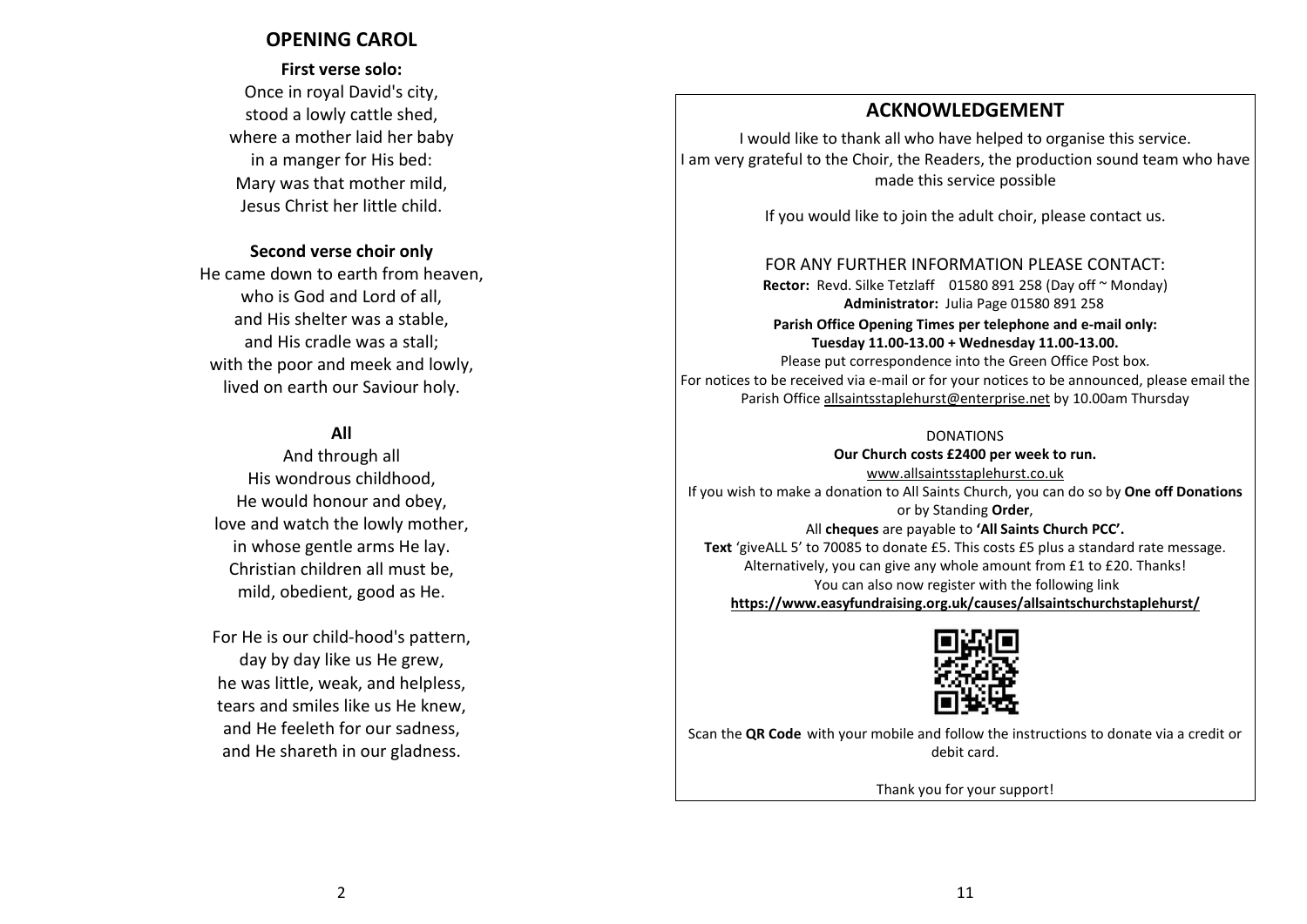Sing choirs of angels Sing in exultation O sing all ye citizens Of Heaven above Glory to God In the highest

**O come, let us adore Him O come, let us adore Him O come, let us adore Him Christ the Lord**

#### **COLLECT FOR CHRISTMAS DAY**

**FINAL BLESSING**



On behalf of All Saints Church, I would like to wish you all a peaceful & blessed Christmas.

*Yours Silke*

And our eyes at last shall see Him, through His own redeeming love; for that child so dear and gentle, is our Lord in heaven above, and He leads His children on, to the place where He is gone.

Not in that poor lowly stable, with the oxen standing by, we shall see Him, but in heaven, set at God's right hand on high; where like stars his children crowned, all in white shall wait around.

#### **WELCOME AND INTRODUCTION**

**BIDDING PRAYER**

**THE LORD'S PRAYER**

**CHRISTMAS NIGHT COLLECT**

**LESSON 1:** Genesis 3: 8-14 *'God tells sinful Adam he has lost the life of Paradise'* Read by Andrew Brady Friends of All Saints Church, Chair

**CHOIR**: 'Torches' by Jean Joubert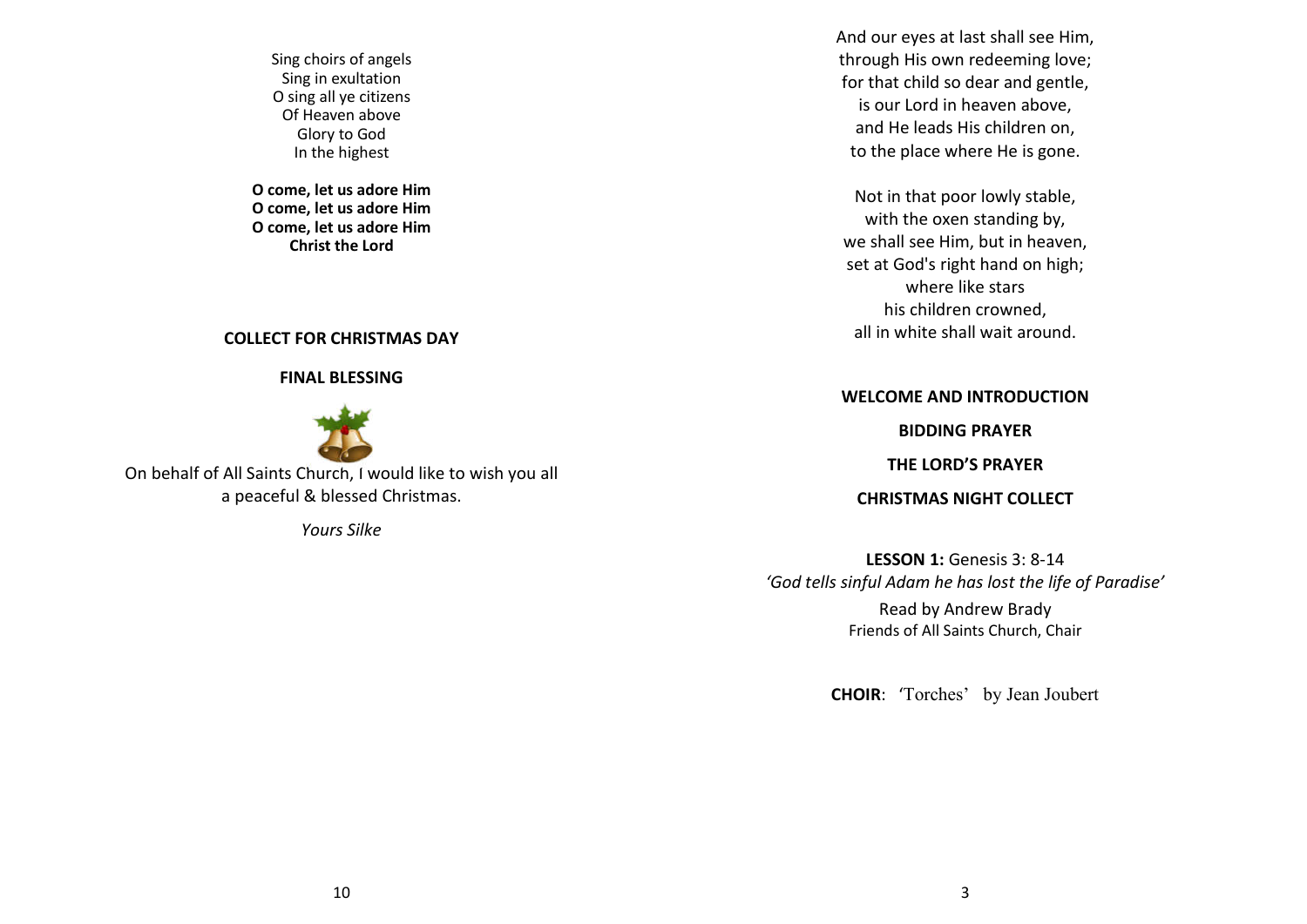## **LESSON 2:** Genesis 22 *'God promises to faithful Abraham that in his seed shall all the nations of the earth be blessed.'*

Read by Audrey Bullock All Saints Church Representative

#### **CAROL:**

O little town of Bethlehem how still we see thee lie! Above thy deep and dreamless sleep the silent stars go by. Yet in thy dark streets shineth the everlasting light; the hopes and fears of all the years are met in thee tonight.

O morning star, together Proclaim the holy birth, And praises sing to God the King, And peace to all the earth. For Christ is born of Mary; and gathered all above, while mortals sleep, the angels keep their watch of wond'ring love.

How silently, how silently, the wonderous gift is giv'n! So God imparts to human hearts the blessings of his heav'n. No ear may hear his coming: but in this world of sin, where meek souls will receive him still, the dear Christ enters in.

#### **A CHRISTMAS PRAYER**

**by** *Robert Louis Stevenson*

Read by Charlotte Voules, Roman Catholic Church

O God, our loving Father, help us Rightly to remember the birth of Jesus, That we may share in the song of the Angels, the gladness of the shepherds And the worship of the wise men.

Close the door of hate and open the Door of love all over the world. Deliver us from evil by the blessing That Christ brings, and teach us To be merry with clear hearts.

May the Christmas morning make us happy To be thy children and the Christmas Evening bring us to our beds with Grateful thoughts, forgiving, and Forgiven, for Jesus' sake. Amen.

#### **CAROL:**

O come all ye faithful Joyful and triumphant O come ye, o come ye to Bethlehem Come and behold Him Born the King of angels e

**O come, let us adore Him O come, let us adore Him O come, let us adore Him Christ the Lord**

God of Gods Light of light Lo he abhors not the virgin's womb; Very God Begotten not created: **Refrain:**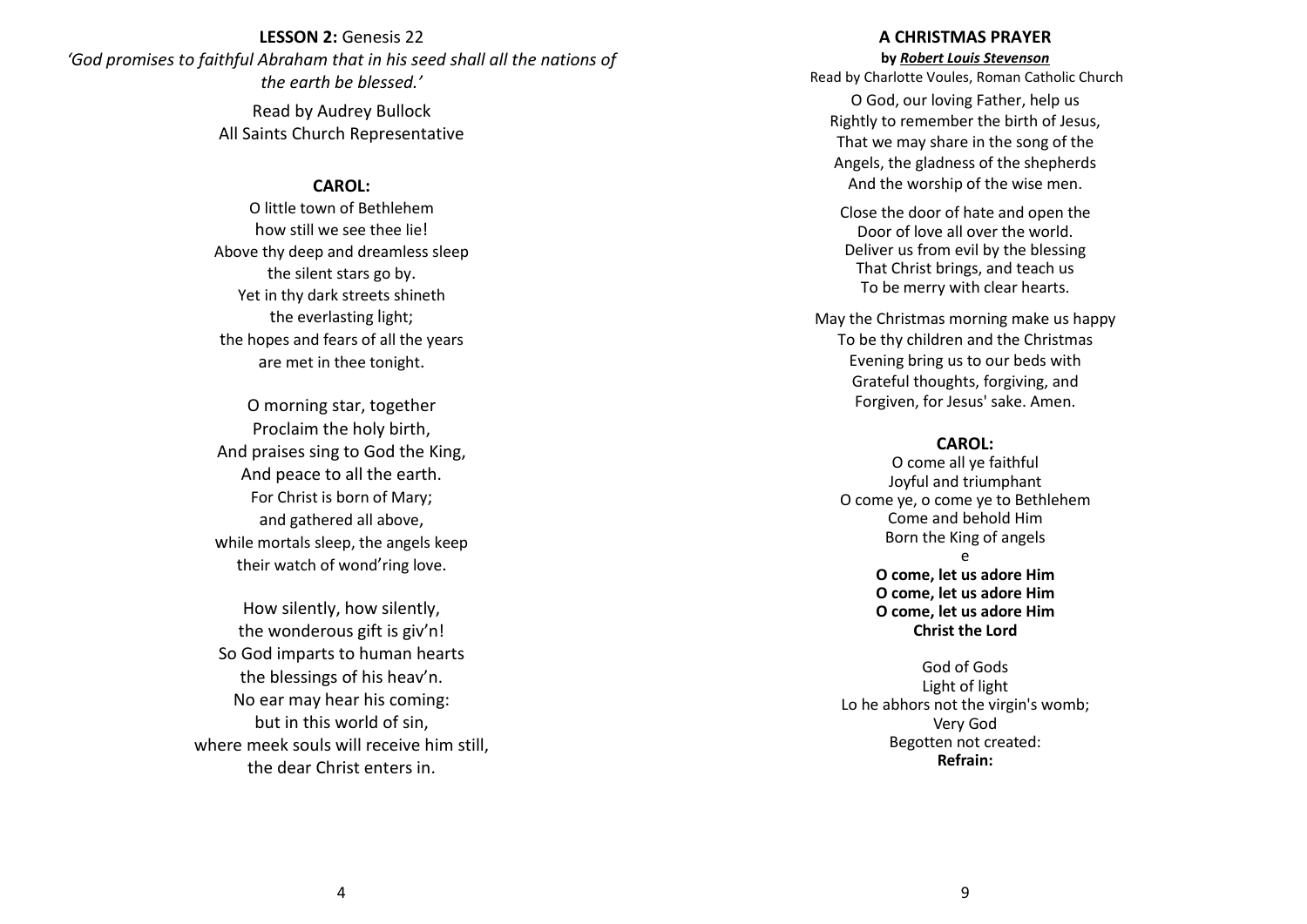#### **CAROL:**

Hark the herald angels sing Glory to the new-born King! Peace on earth and mercy mild God and sinners reconciled: joyful, all ye nations, rise, join the triumph of the skies; With the angelic host proclaim: Christ is born in Bethlehem. *Hark! The herald angels sing Glory to the new-born King.*

Christ by highest heaven adored Christ, the everlasting Lord, Late in time behold Him come, Offspring of a Virgin's womb! Veiled in flesh the Godhead see! Hail the incarnate Deity! Pleased as Man with man to dwell Jesus, our Emmanuel *Hark! The herald angels sing Glory to the new-born King.*

Hail, the Heaven-born Prince of Peace! Hail, the Son of Righteousness! Light and life to all He brings, Risen with healing in His wings Mild He lays His glory by, Born that we no more may die, Born to raise the sons of earth Born to give them second birth *Hark! The herald angels sing Glory to the new-born King.*

O holy Child of Bethlehem, descend to us, we pray; cast out our sin, and enter in, be born in us today. We hear the Christmas angels the great glad tidings tell: O come to us, abide with us our Lord Emmanuel

**LESSON 3:** Isaiah 9 *'The prophet Micah foretells the coming of the Saviour'*

> Read by John Swannick Staplehurst Tennis & Cricket Club

**CHOIR:** 'Do You Hear What I Hear?' lyrics by Noël Regney and music by Gloria Shayne.

**LESSON 4:** Isaiah 11 *'The Peace that Christ will bring is foreshown'* Read by Roy Barclay All Saints Church Bell Ringers

**CHOIR** 'Star Carol' by John Rutter

**LESSON 5:** Luke 1 *'The angel Gabriel salutes the Blessed Virgin Mary'*

Read by John Perry Ward Member for Staplehurst at Maidstone Borough Council

8